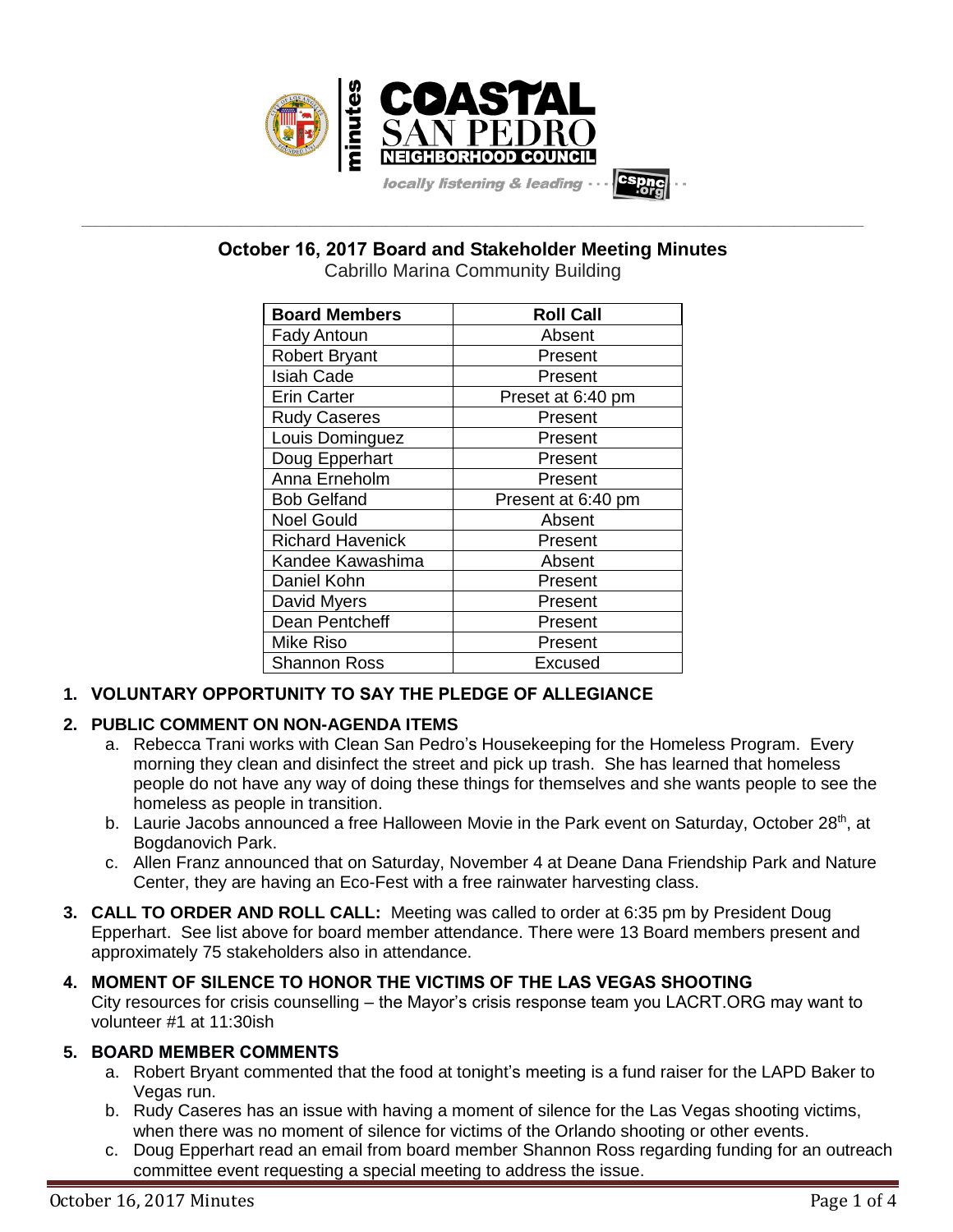# **6. APPROVAL OF PRIOR MEETING MINUTES**

Motion by **Dean Pentcheff** to approve the September 18, 2017 meeting minutes, second by **Richard Havenick**, and passed with 13 yes (Bryant, Cade, Carter, Caseres, Dominguez, Epperhart, Erneholm, Gelfand, Havenick, Khon, Myers, Pentcheff, and Riso), 0 noes, and 0 abstentions.

### **7. REPORTS FROM GOVERNMENT AGENCY REPRESENTATIVES**

- a. **LAPD REPORT** Acting Senior Lead Officer Paul Winter
	- i. Officer Winter distributed a part one crimes map and detail to the board and reviewed crime statistics for the area.
	- ii. Officer Winter's contact information; email [32508@lapd.online](mailto:32508@lapd.online) and cell phone 310-867-2168.
- b. **Department of Neighborhood Empowerment (DONE)** Octaviano Rios, Neighborhood Council Advocate
	- i. Mr. Rios reminded board members to review their monthly NC Profile, and pointed out a council file included in the weekly legislative report regarding bump stocks.
	- ii. DONE is asking neighborhood councils to compile budget priorities even though it is early for next year's budget.
	- iii. Mr. Rios answered questions from the board and stakeholders.

### c. **Congresswoman Nanette Barragan**

- i. Congresswoman Barragan gave a brief legislative overview.
- ii. She has spoken with the Attorney General regarding the LPG Storage facility.
- iii. She is working on getting a Homeland Security hearing for the Ports to be held in San Pedro.
- iv. Ms. Barragan answered questions from the board and stakeholders.
- **1. Office of Mayor Garcetti** Manny Lopez, Harbor Area Representative
	- v. Last month the Mayor announced that we reached our goal in hiring 10,000 veterans in the City of Los Angeles.
	- vi. The Mayor announced a new City and Countywide collaboration to end homelessness, called [Days of Compassion.](https://www.lamayor.org/DaysOfCompassion)
	- vii. Last month Los Angeles officially received the 2028 Olympic Games. Which included a \$20 million concession for youth sports from the International Olympic Committee.
	- viii. Mr. Lopez answered questions from the board and stakeholders.
- d. **Port of Los Angeles Port Police** Aldo Morales, Maritime Community Relations Officer Not present
- e. **Councilman Joe Buscaino** San Pedro Field Deputy Ryan Ferguson Not present
- f. **Port of Los Angeles** Augie Bezmalinovich Not present
- g. **Senator Steven Bradford** Brenda Baker Not present

To view text and other material for motions please go to the [agenda package](http://www.cspnc.org/wp-content/uploads/2017/09/2017-09-18-CoastalSPNC-BoardAgenda-1.pdf) posted on the Coastal San Pedro Neighborhood Council website at [http://www.cspnc.org/.](http://www.cspnc.org/)

#### **8. MOTION REQUESTING LA COUNTY LIFEGARDS TO INVESTIGATE MOVING UNSIGHTLY CONTAINERS AT CABRILLO BEACH**

*Whereas, there are three cargo containers on the outer Cabrillo Beach that are unsightly and detract from the visitor experience;*

*Therefore, the Coastal San Pedro Neighborhood Council requests that Los Angeles County Lifeguards, and the County and City of Los Angeles investigate the possibility of moving them to a different location.*

**Motion** by **Richard Havenick** to amend the motion to add making the request to *the County and City of Los Angeles*, second by **Louis Dominguez**, and passed with 13 yes (Bryant, Cade, Carter, Caseres, Dominguez, Epperhart, Erneholm, Gelfand, Havenick, Khon, Myers, Pentcheff, and Riso), 0 noes, and 0 abstentions.

**Motion** by **Mike Riso** to approve the motion as amended, second by **Louis Dominguez**, and passed with 13 yes (Bryant, Cade, Carter, Caseres, Dominguez, Epperhart, Erneholm, Gelfand, Havenick, Khon, Myers, Pentcheff, and Riso), 0 noes, and 0 abstentions.

### **9. MOTION REQUESTING LOS ANGELES UNIFIED SCHOOL DISTRICT TO REPORT ON AND RESTORE BATTERY BARLOW-SAXTON**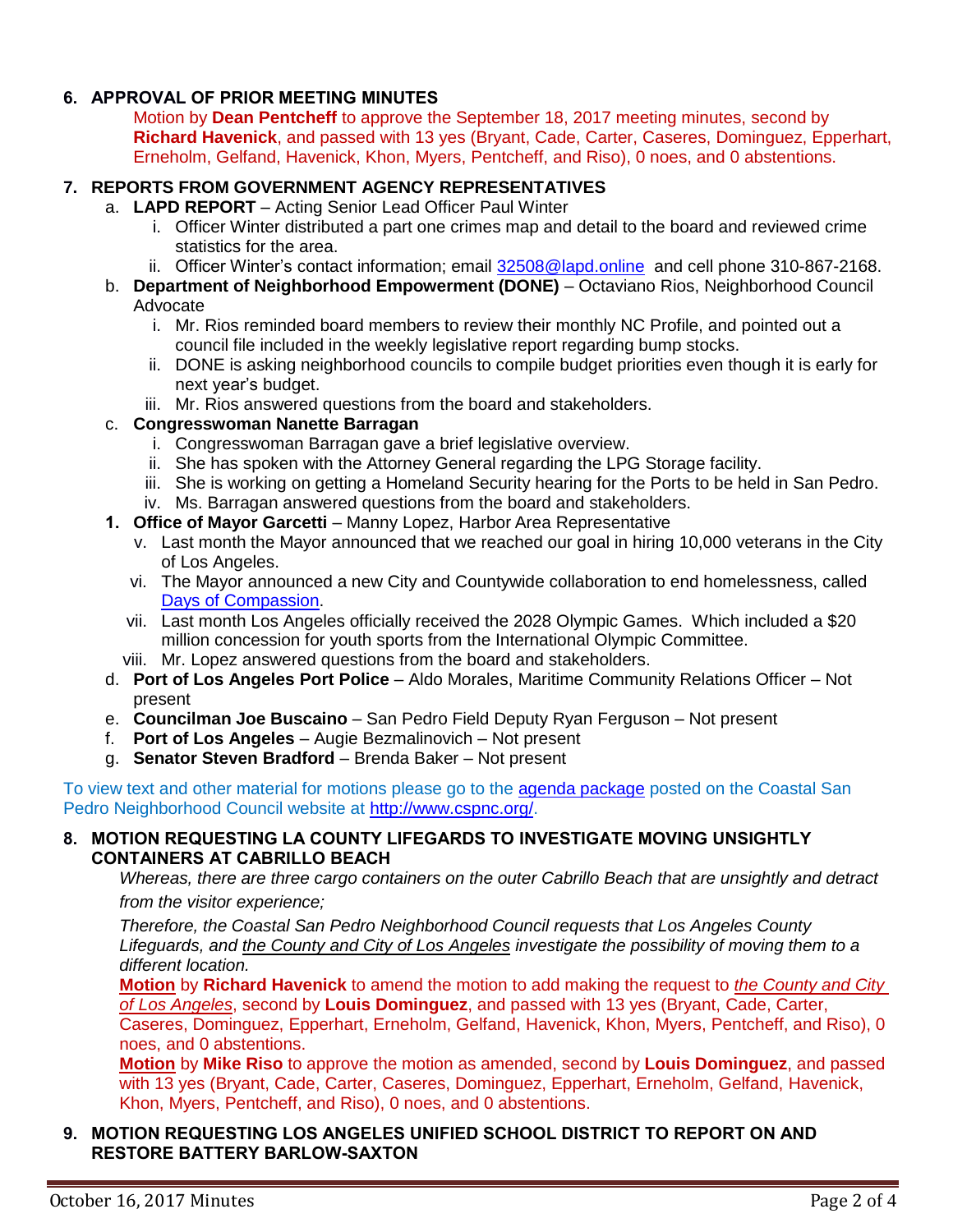*Whereas, Battery Barlow-Saxton has become littered and grafitti-covered due to prolonged lack of maintenance by Los Angeles Unified School District;*

*Therefore, the Coastal San Pedro Neighborhood Council asks that Los Angeles Unified School District report on the condition of Battery Barlow-Saxton, and report on their plan to restore and maintain it.* Motion by **Louis Dominguez** to approve the motion, second by **Richard Havenick**, and passed with 13 yes (Bryant, Cade, Carter, Caseres, Dominguez, Epperhart, Erneholm, Gelfand, Havenick, Khon, Myers, Pentcheff, and Riso), 0 noes, and 0 abstentions.

### **10. MOTION URGING THE STATE ATTORNEY GENERAL TO DETERMINE THE LEGAL BASIS ON WHICH THE STATE LANDS COMMISSION CAN INTERVENE IN BUTANE RAIL TRANSPORT ON GAFFEY STREET**

*Whereas, the State Lands Commission (SLC) has asked the Attorney General for an opinion on what actions the SLC may take to ensure public safety with regard to the butane tank farms owned and operated by Plains All American Pipeline/Rancho LPG Holdings LLC on Gaffey Street; and*

*Whereas, the SLC this month acknowledged that there are hazards from the operation, that it cannot be ignored, and wants to understand what authority they may use to protect the public; therefore*

*Resolved, The Coastal San Pedro Neighborhood Council urges the Attorney General to determine the legal basis for the State Lands Commission to protect the public with particular attention to the PORT-owned rail line on which the butane railroad operates; and Further Resolved, request the SLC to list and analyze these recognized hazards to public safety.*

Motion from committee passed with 13 yes (Bryant, Cade, Carter, Caseres, Dominguez, Epperhart, Erneholm, Gelfand, Havenick, Khon, Myers, Pentcheff, and Riso), 0 noes, and 0 abstentions.

## **11. MOTION CALLING ON THE CITY OF LOS ANGELES TO ADVERTISE THE EXISTENCE OF NEIGHBORHOOD COUNCILS**

*The Coastal San Pedro Neighborhood Council calls on the City of Los Angeles to create an advertising campaign to inform the public as to the existence of the Los Angeles Neighborhood Council system, and to adequately fund and administer the process.* Motion from committee passed with 13 yes (Bryant, Cade, Carter, Caseres, Dominguez, Epperhart, Erneholm, Gelfand, Havenick, Khon, Myers, Pentcheff, and Riso), 0 noes, and 0 abstentions.

# **12. MOTION AUTHORIZING EXPENDITURE NOT TO EXCEED \$50 PER MONTH FOR AN ELECTRONIC NEWSLETTER**

*The Coastal San Pedro Neighborhood Council allocates and authorizes a regular expenditure not toe exceed \$50 per month to produce an electronic newsletter.*

Motion by **David Myers** to refer the issue to the Budget and Finance Committee, second by **Louis Dominguez**, and passed with 7 yes (Bryant, Cade, Carter, Caseres, Epperhart, Erneholm, and Riso), 4 noes (Dominguez, Gelfand, Havenick, and Khon), and 2 abstentions (Myers and Pentcheff).

# **13. BUDGET AND FINANCE, INCLUDING APPROVAL OF MONTHLY EXPENDITURE REPORT**

**Motion** by **Richard Havenick** to vote on all finance items as a consent calendar, second by **Louis Dominguez**, and passed with 13 yes (Bryant, Cade, Carter, Caseres, Dominguez, Epperhart, Erneholm, Gelfand, Havenick, Khon, Myers, Pentcheff, and Riso), 0 noes, and 0 abstentions. **Motion** by **Richard Havenick** to approve the finance consent calendar items, second by **Louis Dominguez**, and passed with 13 yes (Bryant, Cade, Carter, Caseres, Dominguez, Epperhart, Erneholm, Gelfand, Havenick, Khon, Myers, Pentcheff, and Riso), 0 noes, and 0 abstentions.

## **14. COMMITTEE REPORTS**

- a. Budget & Finance Committee Chair Bob Bryant The committee is meeting tomorrow night to review NPG applications.
- b. Emergency Preparedness and Public Safety Committee Chair Bob Gelfand No new information
- c. FilmLA Liaison Bob Gelfand No new information
- d. Planning and Transportation Committee Chair Mike Riso No new information
- e. Environment and Sustainability Committee Chair Anna Erneholm The committee is meeting Monday, October 23<sup>rd</sup>.
- f. Economic Development Committee Chair David Myers No new information